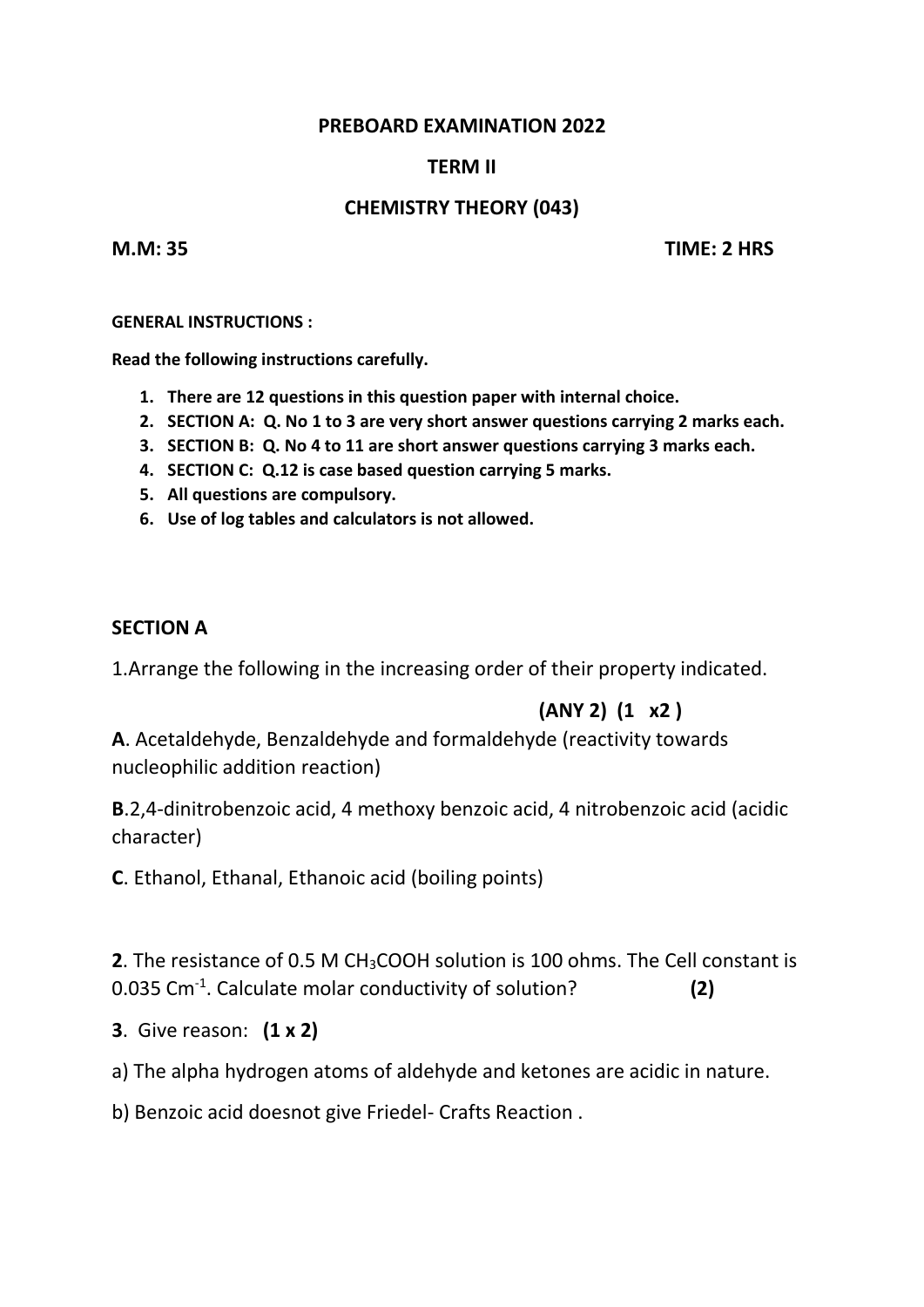#### **SECTION B**

- **4**. Account for the following: **(1 x 3 )**
- a) Aniline is weaker base than Ammonia.
- b) Aromatic amines cannot be prepared by Gabriel phthalimide synthesis.
- c) Boiling point of methylamine is less than methanoic acid.

#### **OR**

- **4**. Convert the following: (**1 x 3 )**
- a) Benzoic acid to Aniline
- b) Aniline to N- Phenylethanamide.
- c) Ethanoic acid to Methanamine.
- **5**. a) Explain why [ Ni (CN)<sub>4</sub>]<sup>2-</sup> is colourless while [ Ni (H<sub>2</sub>O)<sub>6</sub>]<sup>2+</sup>is green. (1)
	- b) Write the Hybridisation and IUPAC name of the complex  $[$  Ni  $(CO)_4]$ 
		- ( Atomic Number of Ni = 28 ) **(2)**

# *OR* OR

- a) On the basis of crystal field theory write the electronic configuration  $\int$  for d<sup>4</sup>ion if  $\Delta$ o > P. **(1)**
- b) For the complex [Fe  $(CN)_6$ ]<sup>3-</sup> write the magnetic character and spin nature of the complex. (Atomic No Of Fe = 26) **(2)**
- **6**. Account for the following: **(1 x 3 )**
	- a)  $E^0$  values of Mn, Ni and Zn are more negative than expected.
	- b)  $Ti^{2+}$ is a strong reducing agent.
	- c) Transition metal ion form complexes.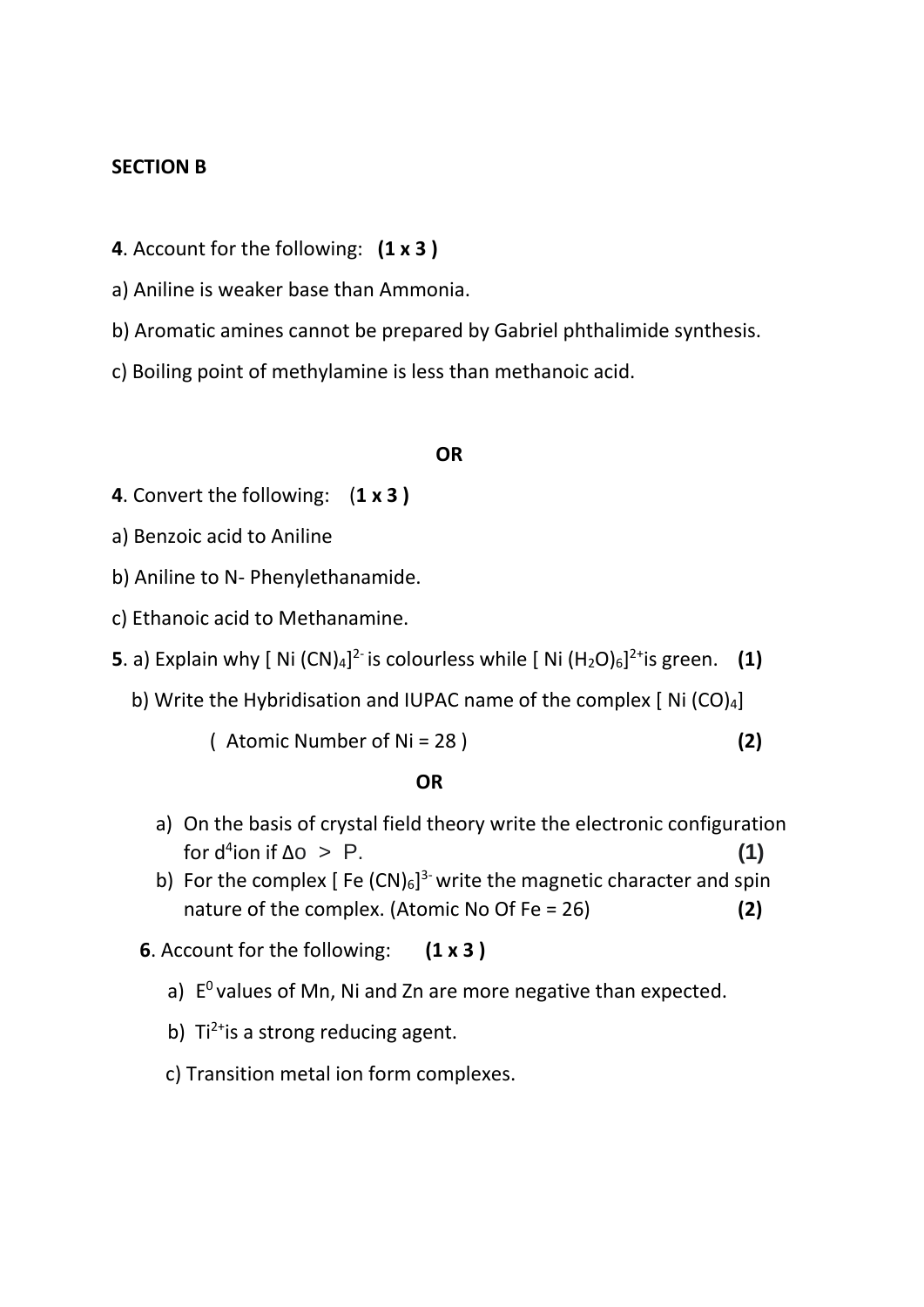**7.** A, B and C are three non-cyclic functional isomers of a carbonyl compound with molecular formula  $C_4H_8O$ . Isomers A and C give positive Tollens's test whereas isomer B does not give tollens test but gives positive Iodoform test. Isomers A and B on reduction with Zn(Hg)/ conc HCl give the same Product D.

a) Write the structure of A, B, C and D. **(2)**

b) Out of A, B and C isomers which one is least reactive towards addition of HCN. **(1)**

**8.** a) Why ammonia gas is adsorbed more readily than nitrogen gas on the surface of charcoal? **(1)**

| b) Define krafts temperature.    | (1) |
|----------------------------------|-----|
| c) what is a collodion solution? | (1) |

**9**. An aromatic compound 'A' on heating with Br<sub>2</sub>and KOH forms a compound 'B' of molecular formula  $C_6H_7N$  Which on reacting with CHCl<sub>3</sub> and alcoholic KOH produces a foul smelling compound 'C'. Write the structure and IUPAC names of compound A, B and C. **(3)**

# **Or Or Or**

Write the structures of compounds A, B and C in the following reactions: **(3)**

(a) 
$$
CH_3
$$
 — COOH  $\xrightarrow{\text{NH}_3/\Delta}$ 

 $\frac{Br_2/KOH(aq)}{H}$  B  $\frac{CHCl_3 + \text{alc.KOH}}{H}$  C

b)

$$
\begin{array}{ccc}\nC_{6}H_{5}N_{2}^{+}BF_{4}^{-} & \xrightarrow{\text{NaNO}_{2}/Cu} & \\
A & \xrightarrow{Fe/HCl} & B & \xrightarrow{CH_{3}COCl/pyridine} & C\n\end{array}
$$

**10**. Calculate the cell emf and ΔG for the cell reaction at 25 <sup>o</sup>c for the cell:

Zn(s) / Zn<sup>2+</sup>(0.0004 M) // Cd<sup>2+</sup>(0.2 M)/ Cd(s)  $E^{0}$ values at 25<sup>0</sup>c, Zn<sup>2+</sup>/ Zn = 0.763 V,  $Cd^{2+}$  / Cd = -0.403 V, F = 96500 coulomb, R = 8.314 J K<sup>-1</sup>mol<sup>-1</sup>.  $\log 2 = 0.3010$  (3)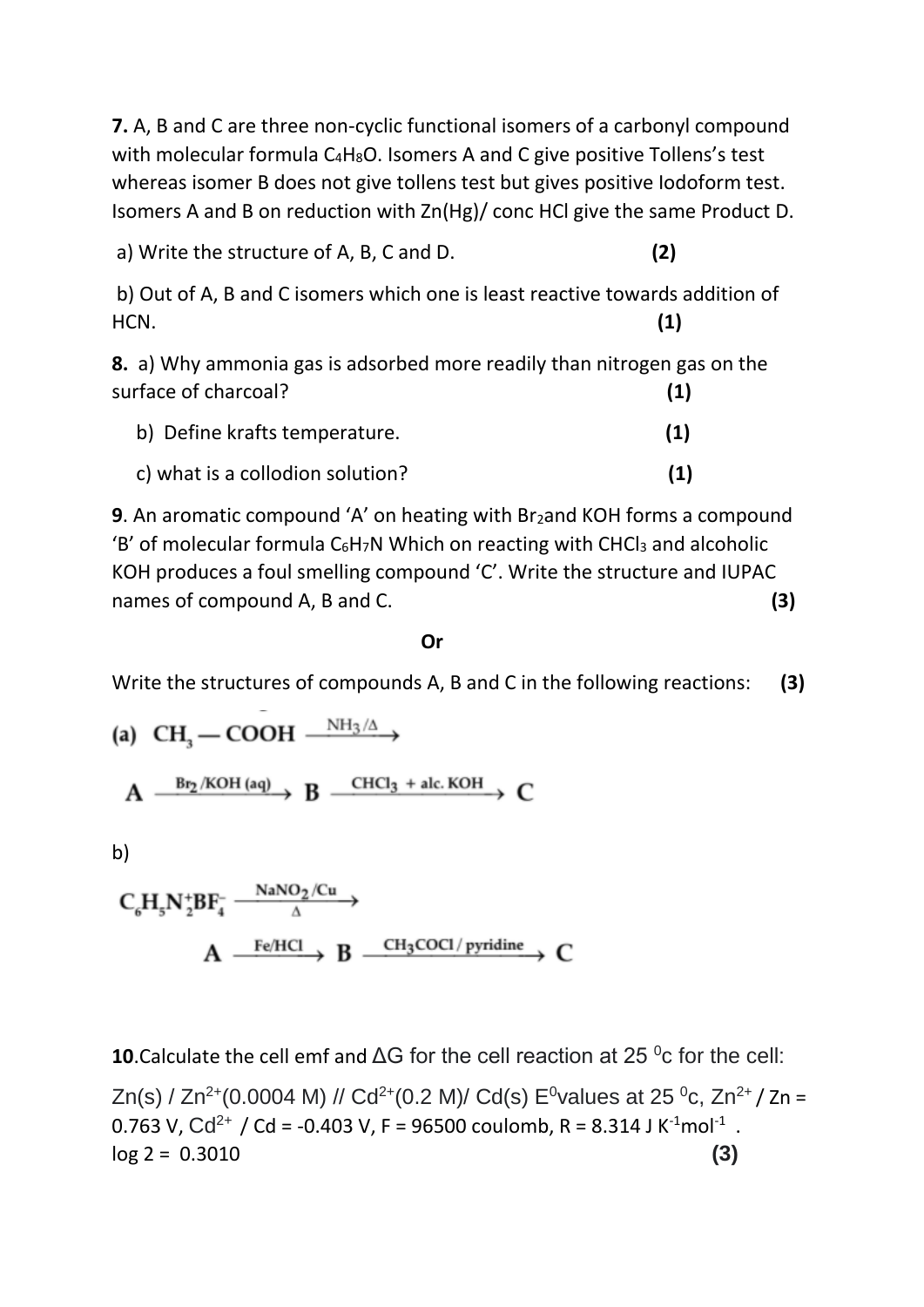**11**. Account for the following: **(1 x 3 )**

a) The lowest oxide of transition metal is basic whereas the highest oxide is amphoteric or acidic.

b) CuCl<sub>2</sub>is more stable than  $Cu<sub>2</sub>Cl<sub>2</sub>$ 

c) Atomic radii 0f 4d and 5d series elements are nearly same.

#### *OR* OR

| a) Why $2n^{2+}$ salts are white while $Cu^{2+}$ salts are coloured?       | (1) |
|----------------------------------------------------------------------------|-----|
| b) Why the highest oxidation state of transition metal is exhibited in its |     |
| oxide or fluorides?                                                        | (1) |

c) Why are zinc, cadmium and mercury soft metals? **(1)**

# **SECTION C**

**12**. Read given passage and answer the questions that follow:

Chemical kinetics deals with rate of chemical reactions, how fast reactants get used up or how fast products are formed in the reaction. Differed chemical reactions have different speed. Rate of reaction depends upon concentration of reactants, temperature, pressure especially in gaseous reactions and presence of catalyst.